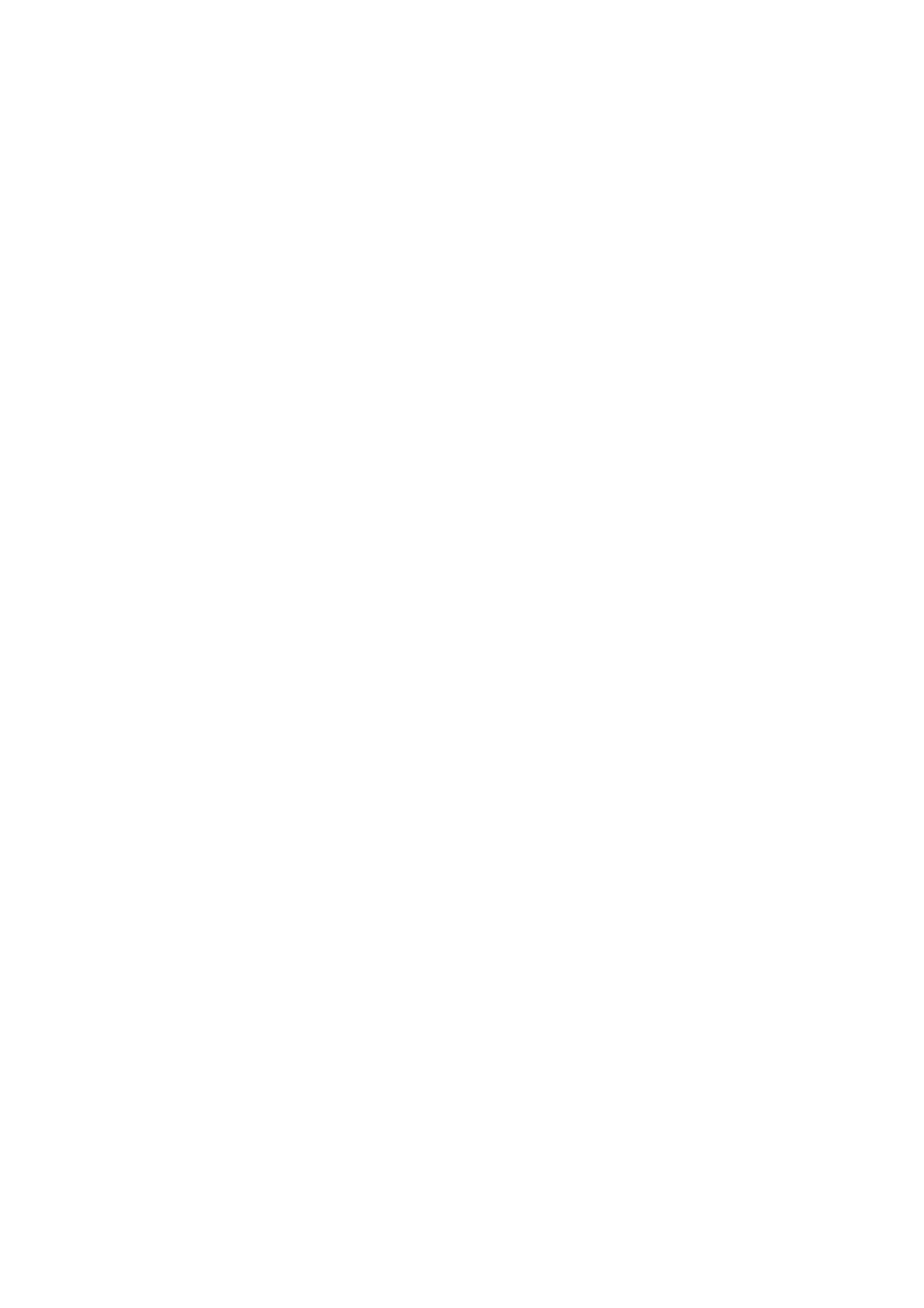#### **1. Introduction**

#### **Qualifications and Experience**

- 1.1 My name is Peter David Adams. I am an independent transport consultant and, until 30 September 2018, was Head of Metro Development for West Midlands Combined Authority (WMCA).
- 1.2 I am a Chartered Engineer, being a Member of the Institution of Civil Engineers and of the Chartered Institution of Highways and Transportation.
- 1.3 I managed the development and implementation of Midland Metro extensions from 2004 to 2018.
- 1.4 Prior to 30 September 2018 I led WMCA's Metro Development Team in the development of a programme of Midland Metro extension projects in Birmingham and the Black Country, including the Wednesbury to Brierley Hill Extension (WBHE), and oversaw the processes leading up to the submission of the Draft Order and negotiations with objectors.

# **Scope of Evidence**

- 1.5 My evidence covers the strategic context of the project, the existing Midland Metro tram network, existing transport facilities and development potential within the project corridor, the evolution and development of the project, a description of the proposals, the benefits of the project, how it will be funded and delivered, the strategic support for the project, the strategic, financial, commercial and management case elements of the business case and WMCA's response to objectors to the Order.
- 1.6 I deal in my evidence with the following matters in the Statement of Matters issued by the Secretary of State for Transport, [GEN 3]:-
	- 1 Justification for the Proposed Order,
	- 2 Alternatives to Compulsory Acquisition,
	- 3 The anticipated benefits of the scheme,
	- 5a The Case for use of Compulsory Powers,
	- 5c Funding, and
	- 6 Changes to the Proposed Order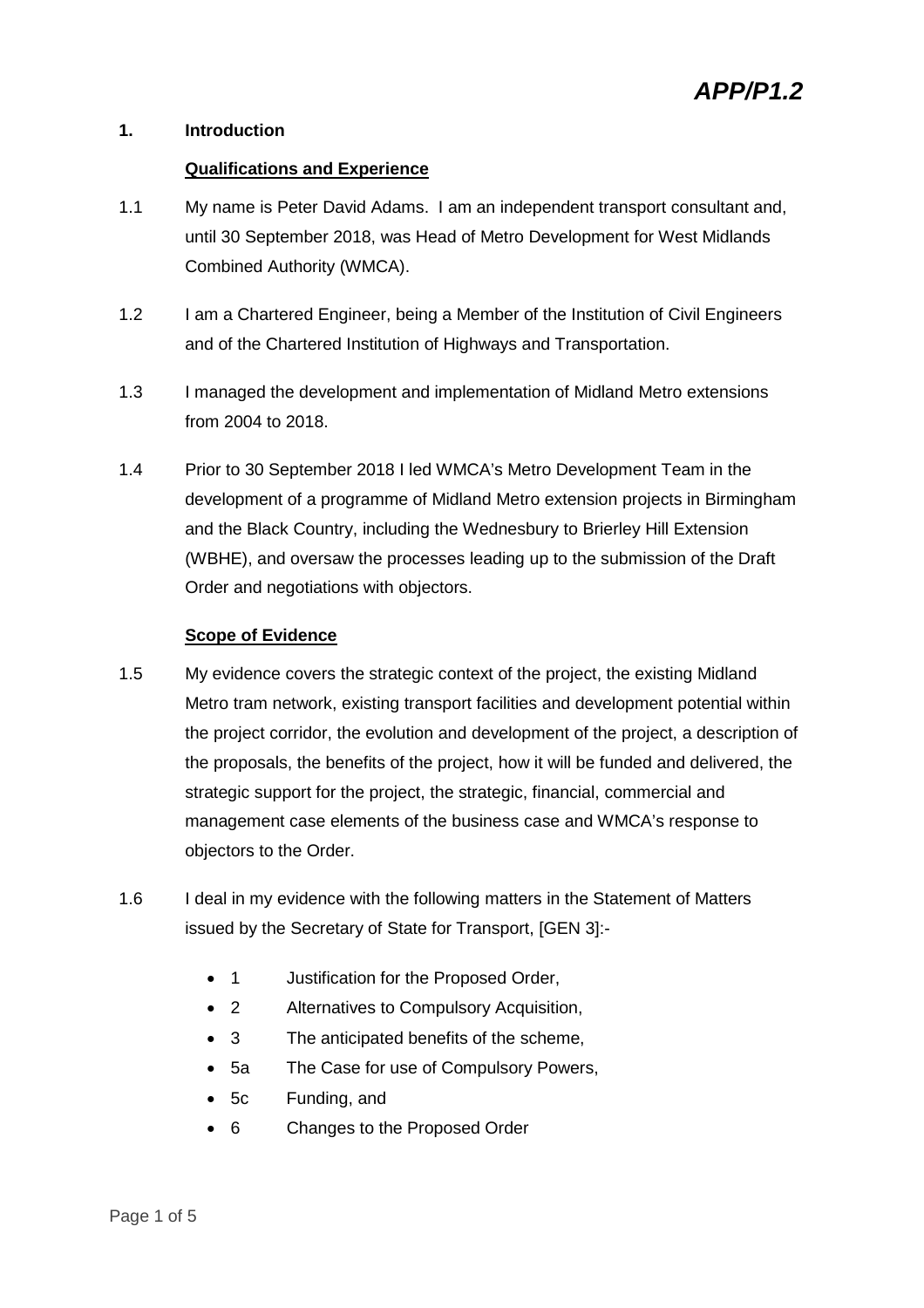1.7 I also deal with the Commercial, Management and Financial Cases of the project Business Case.

# **Witness Declaration**

1.8 The evidence I shall give is true, given in good faith and represents my professional opinion regarding the merits of the Order proposal and I have carried out my assessment in accordance with the Code of Professional Conduct of the Institution of Civil Engineers.

#### **2. Strategic Context**

2.1 The WBHE is entirely in line with National, Regional and Local Planning, Transport and Economic Policies, being specifically supported by the in Policy TRAN1 (Priorities for the Development of the Transport Network) of the Black Country Core Strategy [WBHE/E23].

#### **3. The Existing Tram System**

3.1 The Midland Metro tram network is a successful, popular and expanding system currently linking Wolverhampton and Birmingham city centres. Funding is in place to continue the momentum of expansion created by the extension in 2016 to Grand Central, which saw an increase in patronage from 5 to 7.5 million passengers per annum. A ten-year delivery programme is planned to deliver further extensions to Edgbaston, Wolverhampton Railway Station, Eastside, Brierley Hill and Birmingham Airport as well as the WBHE.

# **4. Existing Economic Conditions and Transport Provision in the WBHE Corridor**

- 4.1 Social deprivation and unemployment are high in the Black Country compared with national benchmarks. There is considerable scope for development to take place to overcome these difficulties, but major employment and residential developments, both in the WBHE corridor and that facilitated by the proposed HS2, need to be highly accessible by rapid transit in order to maximise their potential.
- 4.2 Public Transport within this part of the Black Country is a key constraint. With no existing direct rail link from Brierley Hill or Dudley, bus and car usage are higher than the national average and the area has not shared the benefits of the significant growth in rail patronage over recent years in the West Midlands.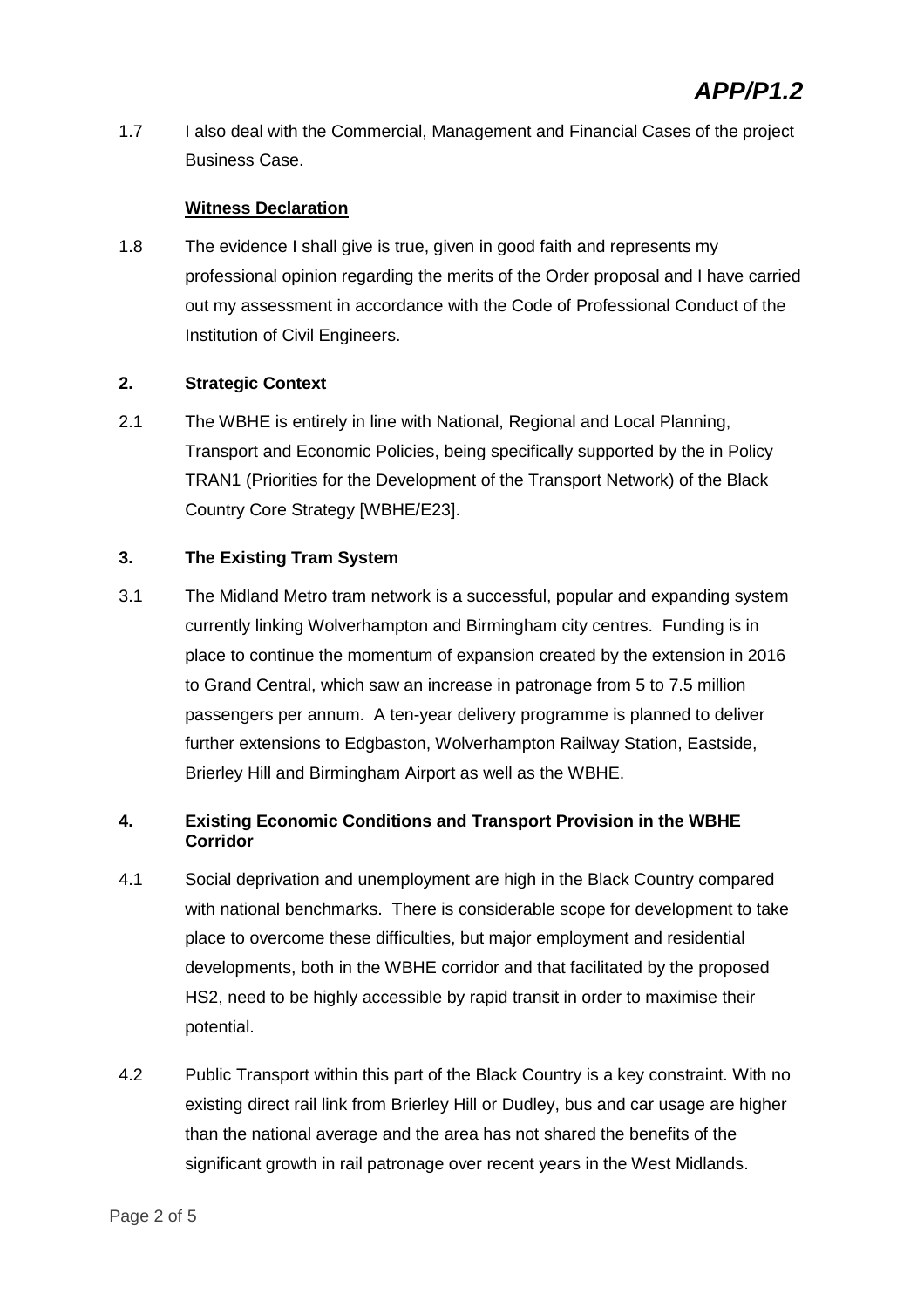#### **5. Evolution of the Scheme**

5.1 The scheme has been the subject of lengthy development and full consideration has been given the views of the public and frontagers through extensive public consultation over many years. Transport and Works Act powers were sought in 2003 and granted in 2005 and the works powers and outline planning permission have been implemented. Having obtained Government funding for a large proportion of the project costs, WMCA is now seeking to refresh the Compulsory Purchase powers through the Proposed Order in order to implement the project.

## **6. The Scheme Proposals**

- 6.1 The WBHE has been developed to address this area's deficiencies in the Black Country's public transport offer. It is an 11km extension of the existing Metro network from Line 1 at Great Western Street, running along the former South Staffordshire Railway corridor to Castle Hill, Dudley, where it will run on-street to serve Dudley town centre, linking with buses at Dudley Interchange and other locations, and rail at Dudley Port.
- 6.2 Re-joining the former railway corridor near Cinder Bank it will run to Merry Hill, leaving the railway corridor at Canal Street to serve the Waterfront and Merry Hill Shopping Centre before terminating in Little Cottage Street in Brierley Hill town centre.
- 6.3 It will connect Dudley and Brierley Hill to the proposed HS2 Curzon Street station, to the wider Birmingham City Centre area and to the Black Country strategic centres of Wolverhampton and West Bromwich by linking to the expanding Midland Metro network.

# **7. Need for the Scheme and its Benefits**

7.1 The WBHE will stimulate regeneration in the corridor and provide a vital and reliable link to and from central Birmingham and the HS2 terminus at Curzon Street, as well as the Black Country strategic centres of Wolverhampton and West Bromwich. The scheme delivers significant transport benefits and when appraised in accordance with the Department for Transport's assessment methodology delivers a Net Present Value of £275 million with a benefit to cost ratio of 2.27:1, as set out in the Economic Case [WBHE/D7].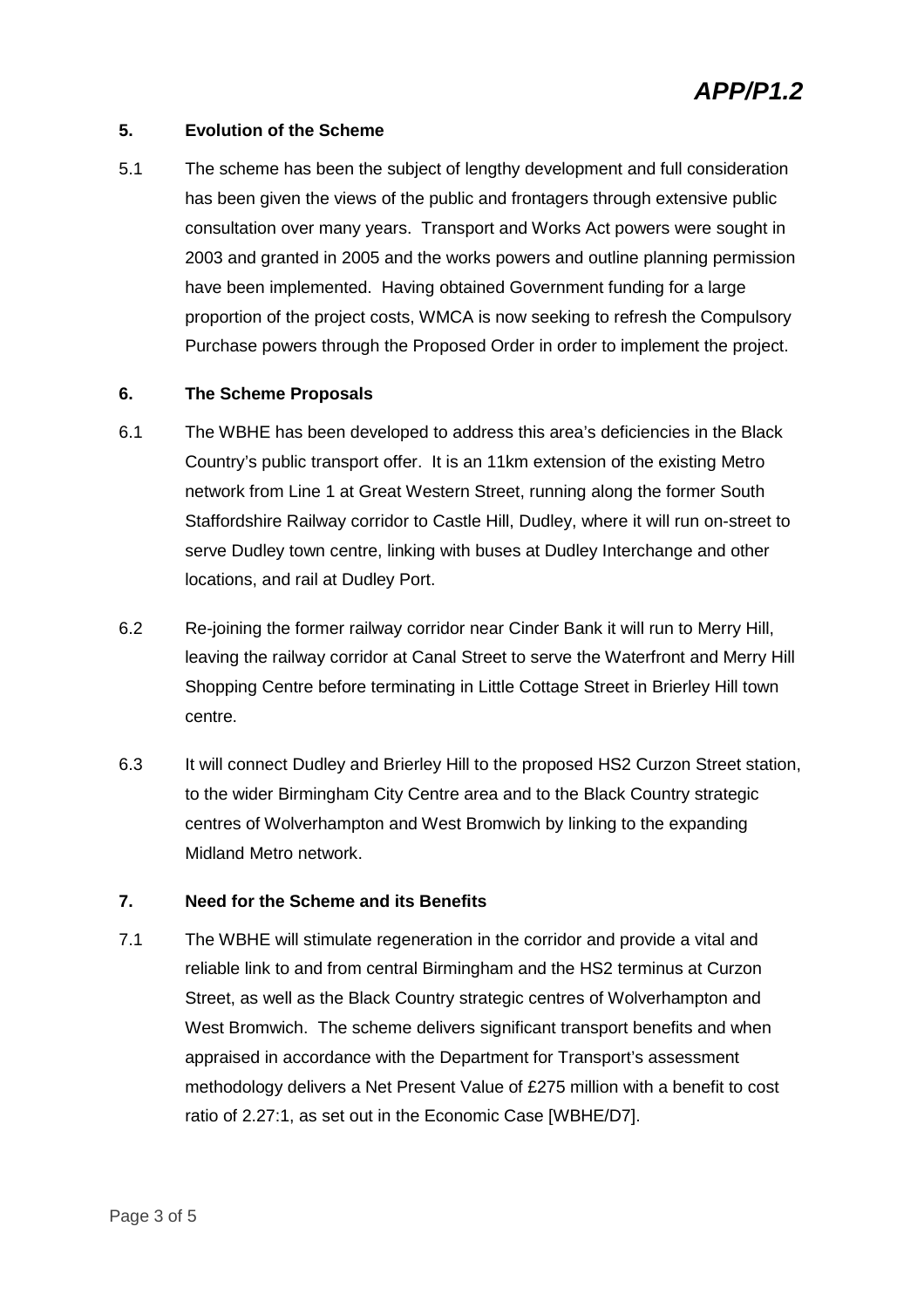7.2 A report by independent consultants Lichfield [WBHE/D28] concluded that the WBHE would significantly accelerate the annual delivery of new homes and commercial floorspace leading to more jobs and increasing economic output. It would also increase both council tax and business rates receipts.

#### **8. Delivery**

- 8.1 The Funding Statement [WBHE/A6] describes WMCA's proposals for funding the costs of implementing the WBHE and estimates the outturn cost for the WBHE, including forecast inflation, to be £343.6 million. This assumes construction of the WBHE is completed, in its entirety, by October 2023.
- 8.2 Funding of £250 million from the new Transforming Cities Fund was allocated to WMCA by the Government on 20 November 2017, including the Government funding requested for the WBHE. This was confirmed within the second West Midlands Devolution Deal announced on 23 November [WBHE/D2]. The WMCA Board approved the allocation of £207 million of this funding to the WBHE project on 8 December 2017 [WBHE/B15].
- 8.3 BCLEP funding of £400,000 has already been provided and expended on early stage scheme development.
- 8.4 A WMCA contribution of £103.0m is funded as part of the HS2 Connectivity Package [WBHE/E19].
- 8.5 The £33.2 million of "Other Funding" required is expected to be provided by third party funding. Funding contributions are being sought from a number of third parties.
- 8.6 Should third party funding not fully meet expectations, or costs rise above those in the Funding Statement [WBHE/A6], WMCA would utilise prudential borrowing, funded from the West Midlands Metro cash flows.
- 8.7 WMCA has procured the Midland Metro Alliance and therefore a strong project team, with a co-located team of owner, designer and contractor non-owner participant staff, bringing together world-wide expertise in a truly collaborative environment and with the skills and experience necessary, stands ready to deliver all aspects of the project.